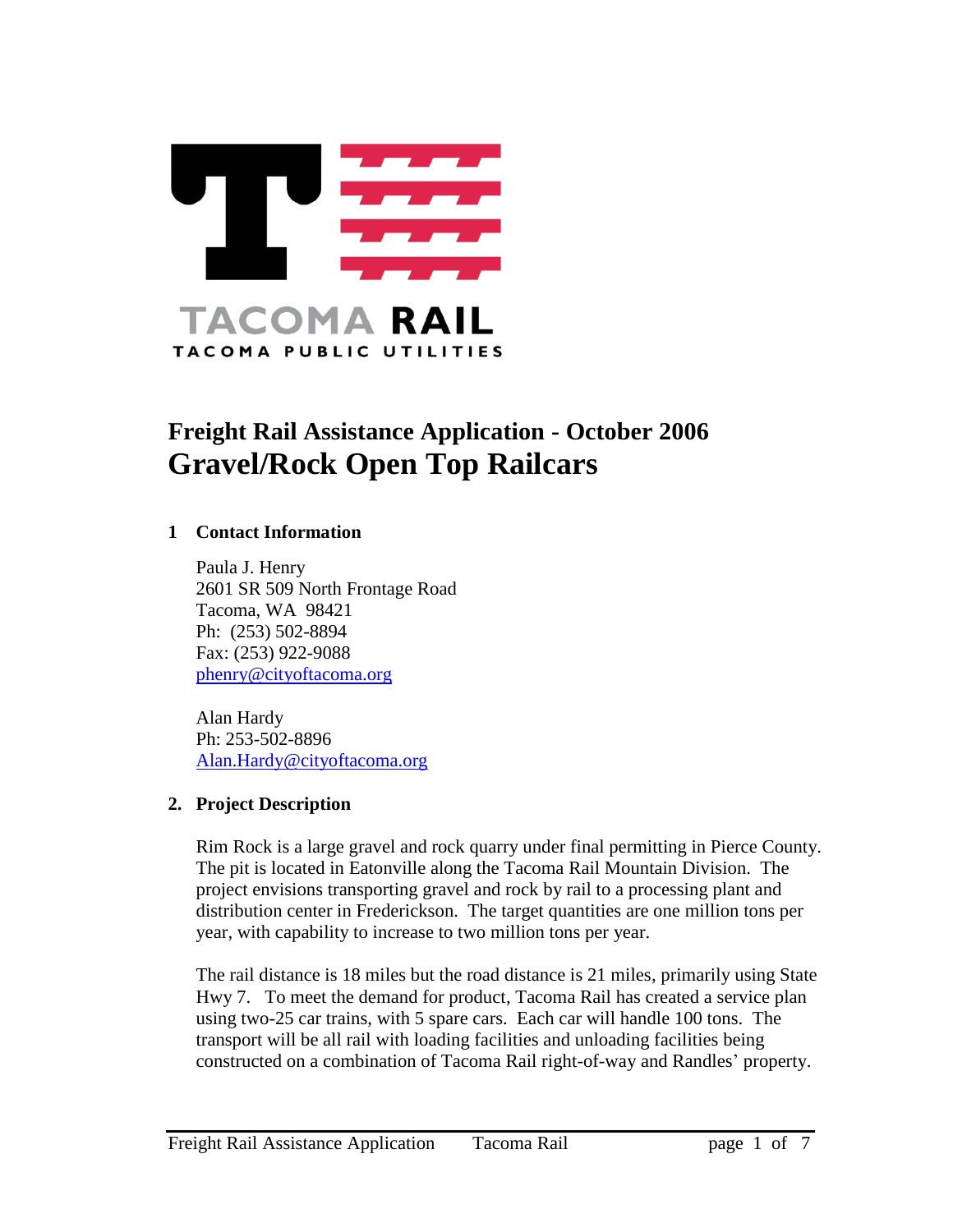The private investment for the loading and unloading facilities will be done by Randles Sand and Gravel.

This request is for 50% support of the expected cost of \$4.1 million of the 55 rail cars. The cars will be owned and maintained by Tacoma Rail and put in service for the Rim Rock Project and other potential rock and gravel customers. Letters of intent and pre-contract service agreements (CONFIDENTIAL) are in place (see confirmation letter dated June 26, 2006). The agreements anticipate a 20 year contract.



#### TYPICAL OPEN TOP HOPPER

The value to the State is elimination of truck traffic. Given the one million ton target, and assuming 34 tons per truck, the annual savings would be slightly under 60,000 truck trips per year or 1,235,294 heavy truck miles per year.

The project connects the rock/gravel pit in Eatonville with the process and distribution center in Frederickson.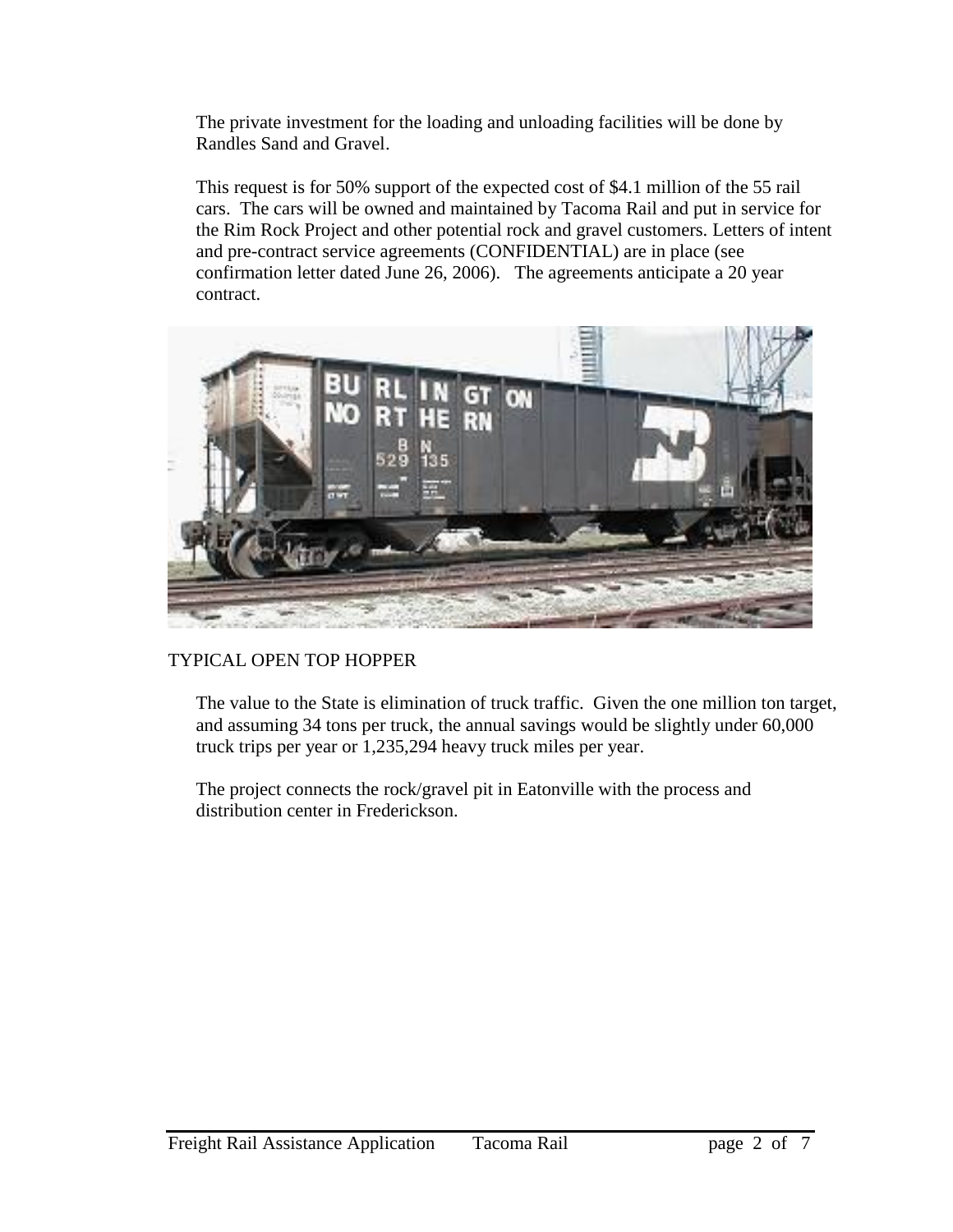

Randles Sand & Gravel Inc.

19209 Canyon Rd. East, Puyallup, WA 98375 . Fax: (253) 847-4397

## **RECEIVED**

June 28, 2006

ان وي المطل 2006 DEPT. OF PUB. UTIL

Ms. Paula Henry Superintendent Tacoma Rail 2601 SR 509 North Frontage Road Tacoma, WA 98421

RE: Update of Letter of Intent date October 1, 2004

Per my discussion with Ron Ernst it is still my intention to develop the Rim Rock facility at Eatonville and use rail as the primary means of shipping product to my production facility in Frederickson. My business plan calls for initial shipments of 1,000,000 tons per year with capability of 2 million tons.

My initial target date of June of 2007 is no longer realistic. Permitting delays have caused a slide in the schedule. My target now is the first quarter of 2008. Once the project has a scheduled public hearing date on the permitting request the time line will be easier to estimate.

Thank you for your patience as I develop this project.

Sincerely,

**Dave Randles** President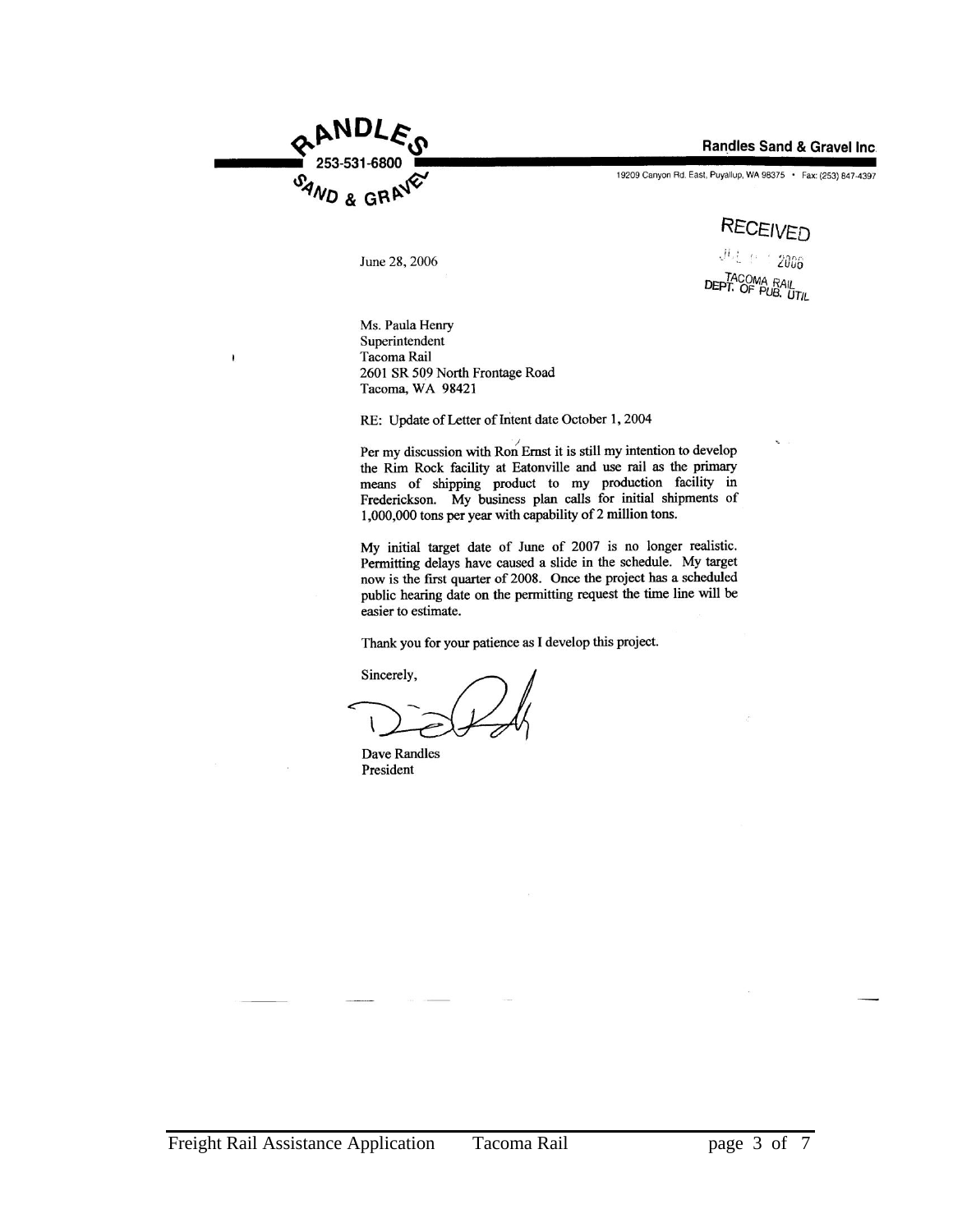

### **3. Project Schedule**

| <b>Project Milestone</b>                                      | <b>Month/Year</b> |
|---------------------------------------------------------------|-------------------|
| Complete project definition                                   | Feb 2007          |
| Begin preliminary engineering                                 | March 2007        |
| Complete environmental documentation                          | <b>NA</b>         |
| Complete right of way certification (may include acquisition) | <b>NA</b>         |
| <b>Start construction</b>                                     | November          |
|                                                               | 2007              |
| Construction compete and project functionally operational     | Feb 2008          |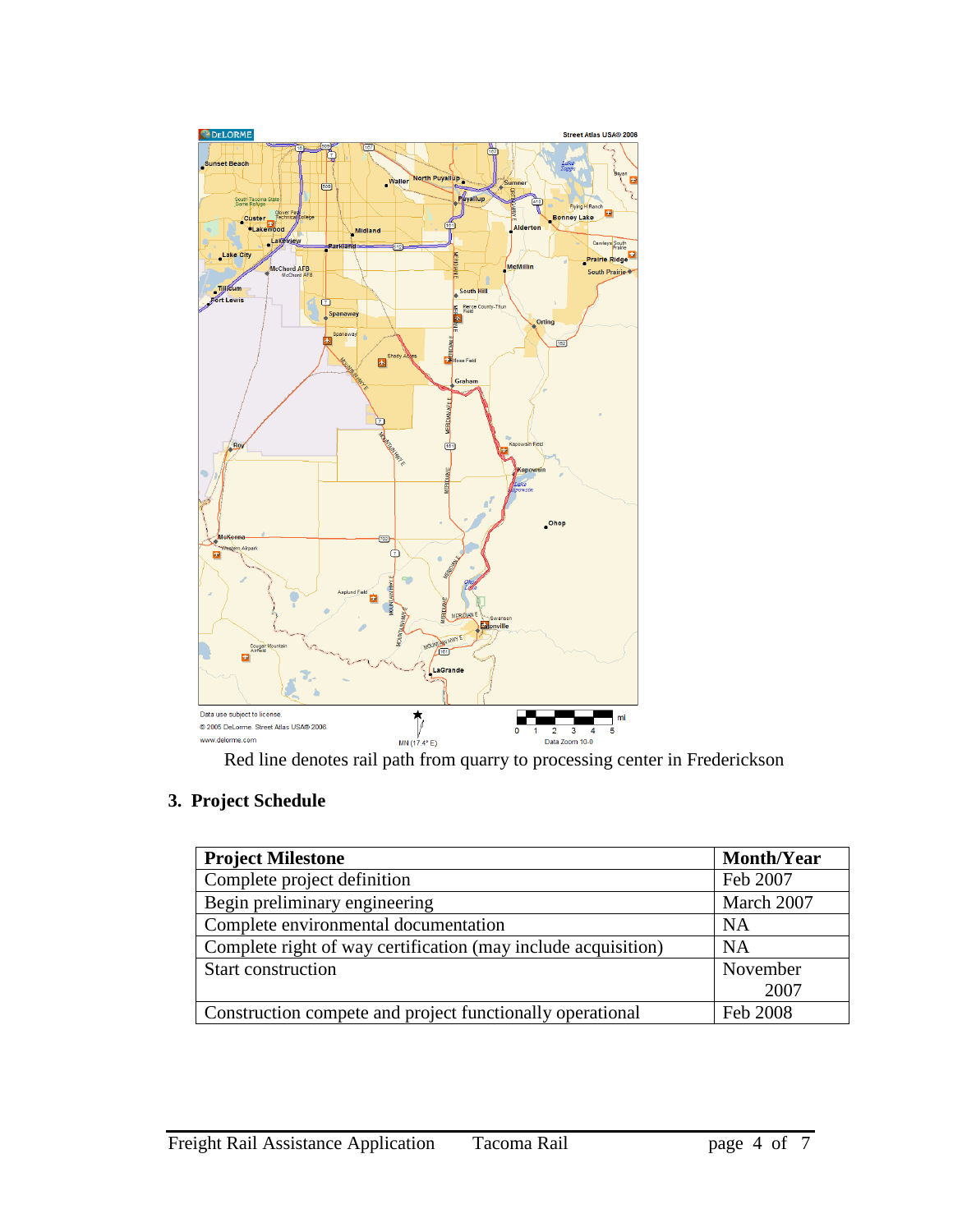#### **4. Project Cost**

The current market price for open-top gravel/rock cars is approximately \$75,000 each (source First Union Rail).

#### **5. Proposed Funding**

| <b>Funding Source</b>     | <b>Public or</b> | <b>Cash or In-Kind</b> | Amount               |
|---------------------------|------------------|------------------------|----------------------|
|                           | <b>Private</b>   |                        |                      |
| $Local -$                 |                  |                        |                      |
| <b>Local - Other</b>      |                  |                        |                      |
| Railroad – City of Tacoma | <b>Public</b>    | <b>Cash/financing</b>  | \$2.062 <sub>M</sub> |
| <b>WSDOT</b>              | <b>Public</b>    | Cash                   | \$2.062 <sub>M</sub> |
| <b>Federal Funds</b>      |                  |                        |                      |
| Other                     |                  |                        |                      |
| <b>Total</b>              |                  |                        | \$4.125 M            |

#### **6. Reduced Road Impacts**

The value to the State is elimination of truck traffic. Given the one million ton target, and assuming 34 tons per truck, the annual savings would be slightly fewer than 60,000 truck trips per year or 1,235,294 heavy truck miles per year.

#### **7. List of Shippers**

Randles Sand and Gravel, 19209 Canyon Road, Puyallup, Washington 98375

#### **8. Safety and/or Urgent Need**

Transport of gravel by rail eliminates occasional "dribble" from trucks that results in car windshield damage.

#### **9. Reducing System-wide Rail Delays**

Not applicable

#### **10. Preservation of Rail Line**

Not applicable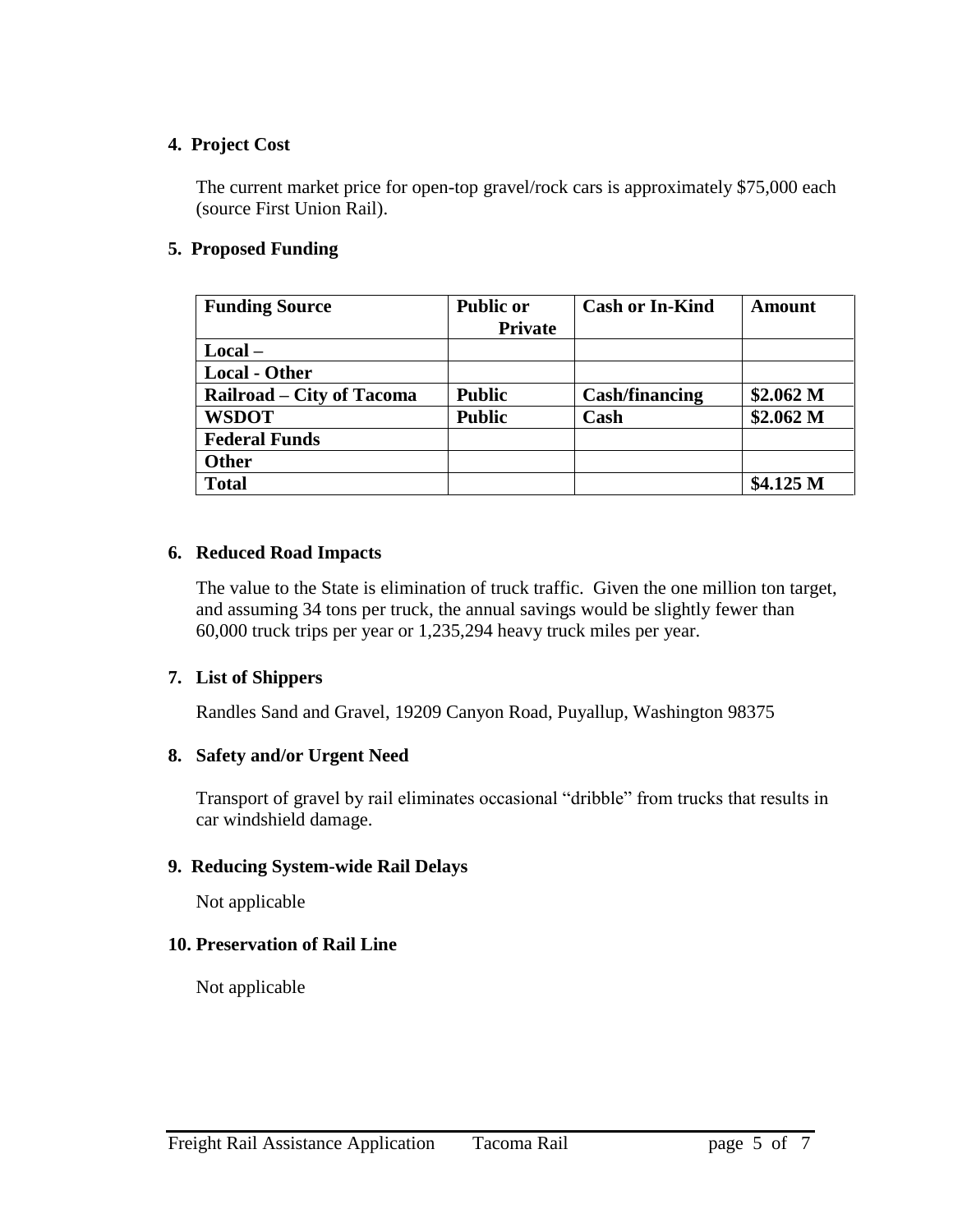#### **11. Environmental Impacts**

Gravel, sand and rock are critical building materials for almost any construction in the State. Transport of the raw material by rail is the most environmentally sensitive method. The fuel cost in ton/mile for rail is substantially lower than the ton/mile cost of trucking.

#### **12. Regional Economy**

The wholesale value of finished rock, sand and gravel is in the range of \$9-\$15/ton. Based on a one million ton production target the process will produce \$9-15 million of economic activity and offer rock, sand and gravel at competitive prices for local and regional construction.

The life expectancy of the Randal's quarry in Eatonville is at least 30 years. Materials extracted from the quarry will be processed at the existing Randal's Rock facility in Frederickson, with an effective post processing distribution radius of 30-40 miles from that facility. Local area demand (within this radius) for the type of post processing materials produced is estimated at 10 – 15 million tons per year.

#### **13. Project Business Plan**

#### **Management Team**

**Paula J. Henry** is the railroad's Superintendent / Chief Operating Officer and has worked at Tacoma Rail since 1998 – as Superintendent since December 2005 and previously as Assistant Superintendent. Prior to working at Tacoma Rail, Ms. Henry held a number of administrative, planning and project management positions within City of Tacoma government since 1985. Ms. Henry is a graduate of Western Washington University in Bellingham, Washington with a bachelor's degree in regional urban planning. She currently holds an executive seat for the Board of Directors of the American Shortline Railroad Association. Ms. Henry is a member of the National Association for Railroad Female Executives, the National Association for Female Executives, Bates Technical College Foundation Board of Directors, and the World Trade Center. She has been a certified and licensed locomotive engineer.

**Dan Burns** is Assistant Superintendent and heads the Network Operations for all three of Tacoma Rail divisions. He joined Tacoma Rail in early 2006 following 30 years of varied experience on the Milwaukee and the Burlington Northern Santa Fe class I mainline railroads. His railroad assignments spanned the western United States in such varied positions as Region Service Performance Manager, Director of Administration, Manager Dispatcher Performance and various operating department positions. Most recently he spent 5 years as the Terminal Manager in Tacoma for the BNSF. He has been a certified and licensed locomotive engineer.